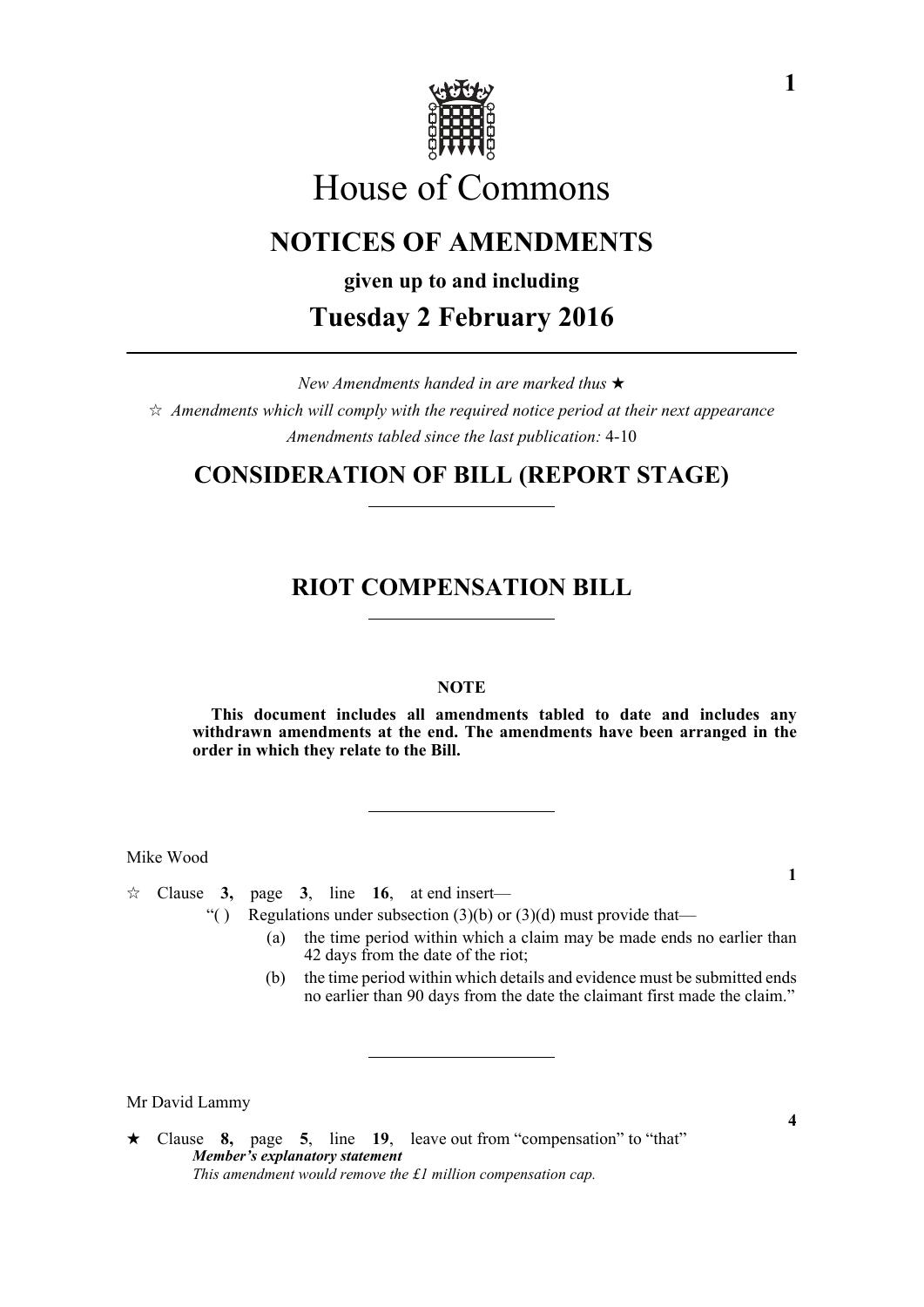#### **Riot Compensation Bill,** *continued*

|         | Mr David Lammy                                                                                                                                                                                                                                 |  |  |  |                                                                      |   |
|---------|------------------------------------------------------------------------------------------------------------------------------------------------------------------------------------------------------------------------------------------------|--|--|--|----------------------------------------------------------------------|---|
|         |                                                                                                                                                                                                                                                |  |  |  | $\star$ Clause 8, page 5, line 19, leave out from "maximum" to "per" | 6 |
|         | Mr David Lammy                                                                                                                                                                                                                                 |  |  |  |                                                                      |   |
| $\star$ | Clause $8$ , page $5$ , line $19$ , leave out "1" and insert "10"<br>Member's explanatory statement<br>This amendment is an alternative to amendment 4 and would increase the $\pounds$ l million compensation<br>cap to $\pounds 10$ million. |  |  |  |                                                                      |   |
|         | Mr David Lammy                                                                                                                                                                                                                                 |  |  |  |                                                                      |   |

- $\star$  Clause 8, page 5, line 20, at end insert—
	- " $(1A)$  The compensation cap (the "cap") under subsection  $(1)$  must be determined, and revised every three years, by regulations made by the Secretary of State, with the following elements:
		- (a) the cap may apply differently, or be set at a different level, in different areas; and
		- (b) the Secretary of State must publish:
			- (i) the methodology used; and
			- (ii) the first draft determination of the cap for public consultation within a month of the day after the day on which this Act is passed.
	- (1B) The Secretary of State must lay before the House of Commons a draft of the regulations making the final determination or revision in a statutory instrument alongside a statement of whether and how the responses to the public consultation were taken into account.
	- (1C) A statutory instrument under subsection (1B) must be laid in draft before the House of Commons and may not be made until approved by resolution of that House.
	- (1D) Notwithstanding section 12, section 8 shall come into force on the day after the day on which this Act is passed for the purposes of subsection (1A).
	- (1E) Until a determination has been approved by the House of Commons, no cap shall apply.

#### *Member's explanatory statement*

*Amendments 6 and 7 together represent an alternative to amendment 4 and to amendment 5. They would make determining the compensation cap subject to parliamentary approval and also provide for its review and revision on the same basis without recourse to further primary legislation.*

#### Mike Wood

- $\forall$  Clause **8,** page **5**, line **23**, at end insert ", except in the circumstances described in subsection (2A).
	- (2A) Where a claimant's home is rendered uninhabitable, the amount of compensation may reflect costs that the claimant incurs as a result of needing alternative accommodation."

**5**

**2**